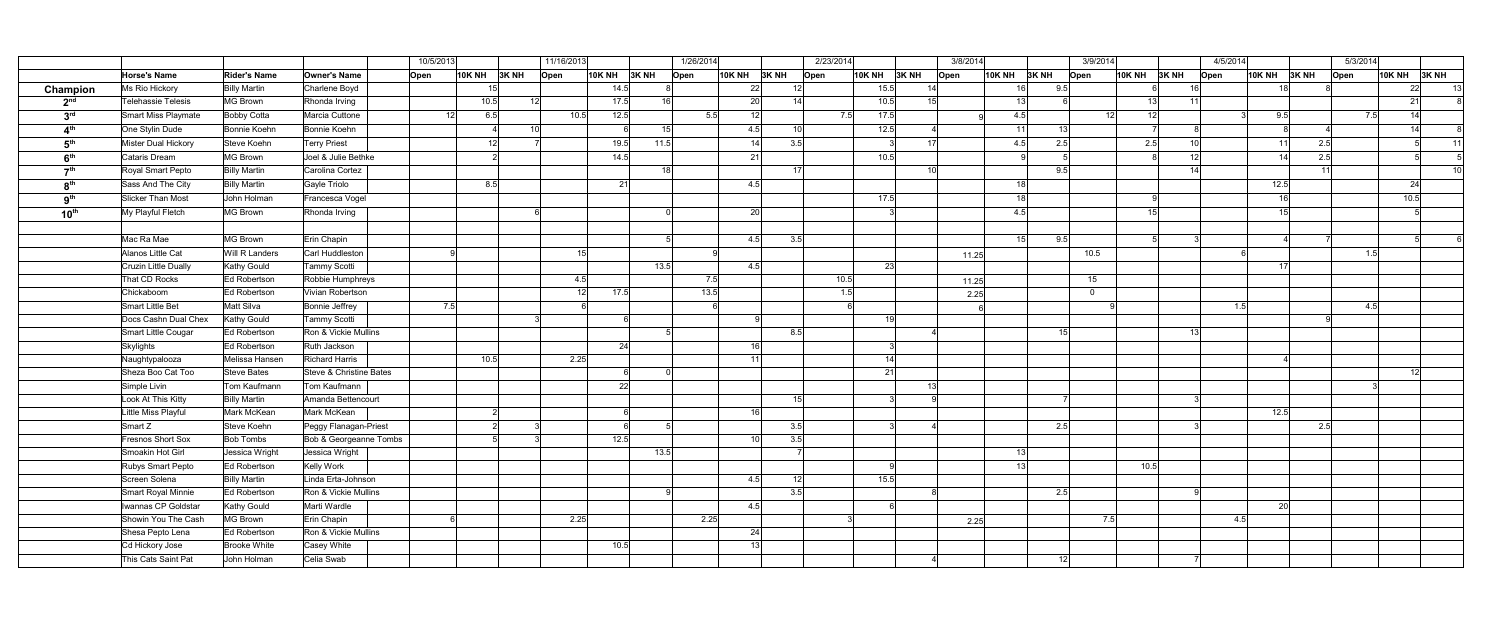| SH Silver Slyder            | Jim Stamper                     | Stamper Haven Ranch      |      |                 |          |                 |     |      | 16.5 |                 |      |  |  |  |
|-----------------------------|---------------------------------|--------------------------|------|-----------------|----------|-----------------|-----|------|------|-----------------|------|--|--|--|
| Mysterios Blonde            | Jim Stamper                     | Stamper Haven Ranch      |      |                 |          |                 |     | 11   |      |                 | 9.5  |  |  |  |
| Sierras Lil Lena            | Norman Clark                    | Norman & Helen Clark     |      |                 | 19.5     |                 |     |      |      |                 |      |  |  |  |
| <b>BB</b> Cat               | Tiffany LaMendola               | <b>Tiffany LaMendola</b> |      |                 |          | 10 <sup>1</sup> |     |      |      |                 |      |  |  |  |
| Miss Rip N Dual             | Ashlee White                    | Casey White              |      |                 |          |                 | 19  |      |      |                 |      |  |  |  |
| Miss N TR                   | Don Wright                      | Robert White             |      |                 |          |                 | 4.5 |      | 13.5 |                 |      |  |  |  |
| Sierras Merada              | Norman Clark                    | Norman & Helen Clark     |      | 13 <sup>1</sup> |          |                 |     |      |      | 4.5             |      |  |  |  |
| <b>Boones Goodytwoshoes</b> | MG Brown                        | Joel & Julie Bethke      |      |                 |          |                 | 16  |      |      |                 |      |  |  |  |
| Tatiana Merada              | Toby Mockler                    | Paula Mockler            |      |                 | 16       |                 |     |      |      |                 |      |  |  |  |
| Opure Smooth                | Ed Robertson                    | Adam Crumb               |      |                 |          |                 |     |      |      | 4.5             | 10.5 |  |  |  |
| Pistolena Playgirl          | Deven Warren                    | <b>Richard Gosvener</b>  |      |                 |          |                 |     | 12   |      |                 | 2.5  |  |  |  |
| Tel Sierra                  | <b>Bobby Cotta</b>              | Marcia Cuttone           |      |                 |          | 11.5            |     |      |      |                 |      |  |  |  |
| <b>TR Smart Pistol</b>      | Don Wright                      | Jessica Wright           |      |                 |          |                 | 8.5 |      |      | 4.5             |      |  |  |  |
| Cd Olena Peppy              | Norman Clark                    | Norman & Helen Clark     | 3.75 |                 | -9       |                 |     |      |      |                 |      |  |  |  |
| Duck On A Chain             | Tom Kaufmann                    | Tom Kaufmann             |      |                 |          |                 |     | 12.5 |      |                 |      |  |  |  |
| SH Slyde Bayou              | Jim Stamper                     | Stamper Haven Ranch      |      |                 |          |                 |     |      |      | 10 <sup>1</sup> | 2.5  |  |  |  |
| Bet On The Girl             | Amanda Bettencourt Billy Martin |                          |      |                 |          |                 | 12  |      |      |                 |      |  |  |  |
| Gotta Go Get It             | John Ward                       | Ward Ranch               |      |                 | 7.5      |                 | 4.5 |      |      |                 |      |  |  |  |
| Smart Lil Hula Girl         | Deven Warren                    | Jackie And Tom Thomas    |      |                 |          |                 |     |      |      |                 |      |  |  |  |
| That Cats Twisted           | Steve Koehn                     | Steve Koehn              | 8.5  |                 | $\Omega$ |                 |     |      |      |                 |      |  |  |  |
| Judge Boon                  | Jon Roeser                      | Red Tail Ranch           |      |                 |          | 10.5            |     |      |      |                 |      |  |  |  |
| Smashingly Smart            | John Ward                       | Tom Fox                  |      |                 | 10.5     |                 |     |      |      |                 |      |  |  |  |
| VC Hobby N Cash             | Victor Childs                   | Victor Childs            | 3.75 |                 |          |                 |     |      |      |                 |      |  |  |  |
| Clearwater Cat              | Cheri Bunney                    | Cheri Bunney             |      |                 |          |                 | 4.5 |      |      | 4.5             |      |  |  |  |
| Helens Lucky Rey            | Deven Warren                    | Deven Warren             |      |                 |          |                 |     |      |      |                 |      |  |  |  |
| Peptastic                   | Ed Robertson                    | Mike Rawitser            |      |                 |          |                 |     |      | 4.5  |                 | 4.5  |  |  |  |
| Shortys Black Cat           | Deven Warren                    | Deven Warren             |      |                 | 6        |                 |     |      |      | 2.5             |      |  |  |  |
| <b>DRS Frisky Freda</b>     | Melissa Hansen                  | Stanley Fisher           |      |                 |          |                 |     |      |      |                 |      |  |  |  |
| Lee Roy Cat                 | Gart Linhares                   | Gary Linhares            |      |                 |          |                 |     |      | 7.5  |                 |      |  |  |  |
| Lil Crome Dually            | John Ward                       | Geordy Wise              |      |                 |          |                 |     | 7.5  |      |                 |      |  |  |  |
| Miss Red Hot Mister         | Samantha Biller                 | Samantha Biller          |      |                 |          |                 |     | 7.5  |      |                 |      |  |  |  |
| Lil Tomcats                 | Deven Warren                    | Steve England            |      |                 |          |                 |     |      |      |                 |      |  |  |  |
| Red Little Flash            | MG Brown                        | Joel & Julie Bethke      | 6.5  |                 |          |                 |     |      |      |                 |      |  |  |  |
| Wins ET                     | John Ward                       | Ward Ranch               |      |                 |          |                 |     |      |      |                 |      |  |  |  |
| Sana                        | Randy Leighton                  | Nicoel Bueke             |      |                 |          |                 |     |      |      |                 | 2.5  |  |  |  |
| Cat On Fire                 | Dylan Meyer                     | Pam Heire                |      |                 |          |                 |     |      |      | 4.5             |      |  |  |  |
| Rose                        | MG Brown                        | <b>MG Brown</b>          |      |                 |          |                 | 3.5 |      |      |                 |      |  |  |  |
| Hickorys Golden Rey         | Larry Pestorich                 | Larry Pestorich          |      |                 |          |                 |     |      |      |                 |      |  |  |  |
| Small Fry                   | Jon Roeser                      | Frank Valesquez          |      |                 |          | 2.25            |     |      |      |                 |      |  |  |  |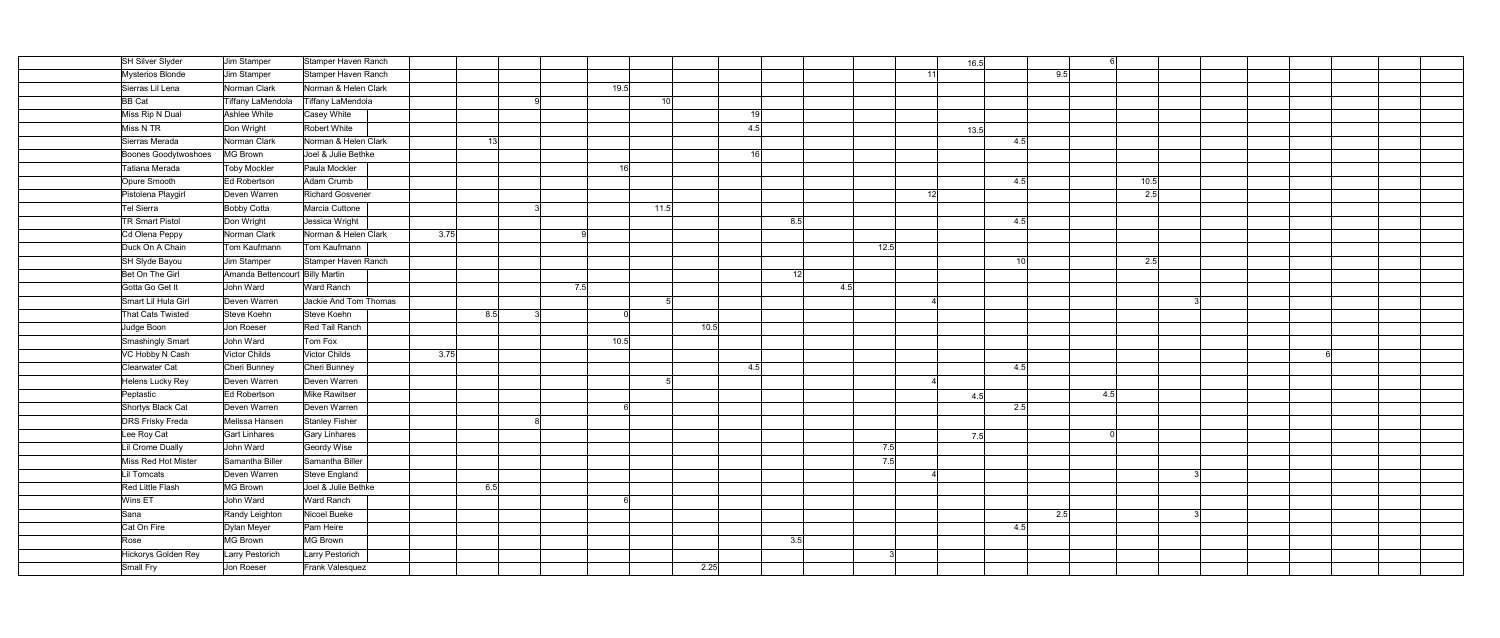| Kits Mighty Midget  | Aaron Strohl    | <b>Mindy Strohl</b> |  |  |  |  |  |  |
|---------------------|-----------------|---------------------|--|--|--|--|--|--|
| Beer For My Trainer |                 |                     |  |  |  |  |  |  |
| Smooth Black Cat    | Christine Bates | Steve Bates         |  |  |  |  |  |  |
| Smooth Katie Cat    |                 | Carrie Johnson      |  |  |  |  |  |  |
|                     |                 |                     |  |  |  |  |  |  |
|                     |                 |                     |  |  |  |  |  |  |
|                     |                 |                     |  |  |  |  |  |  |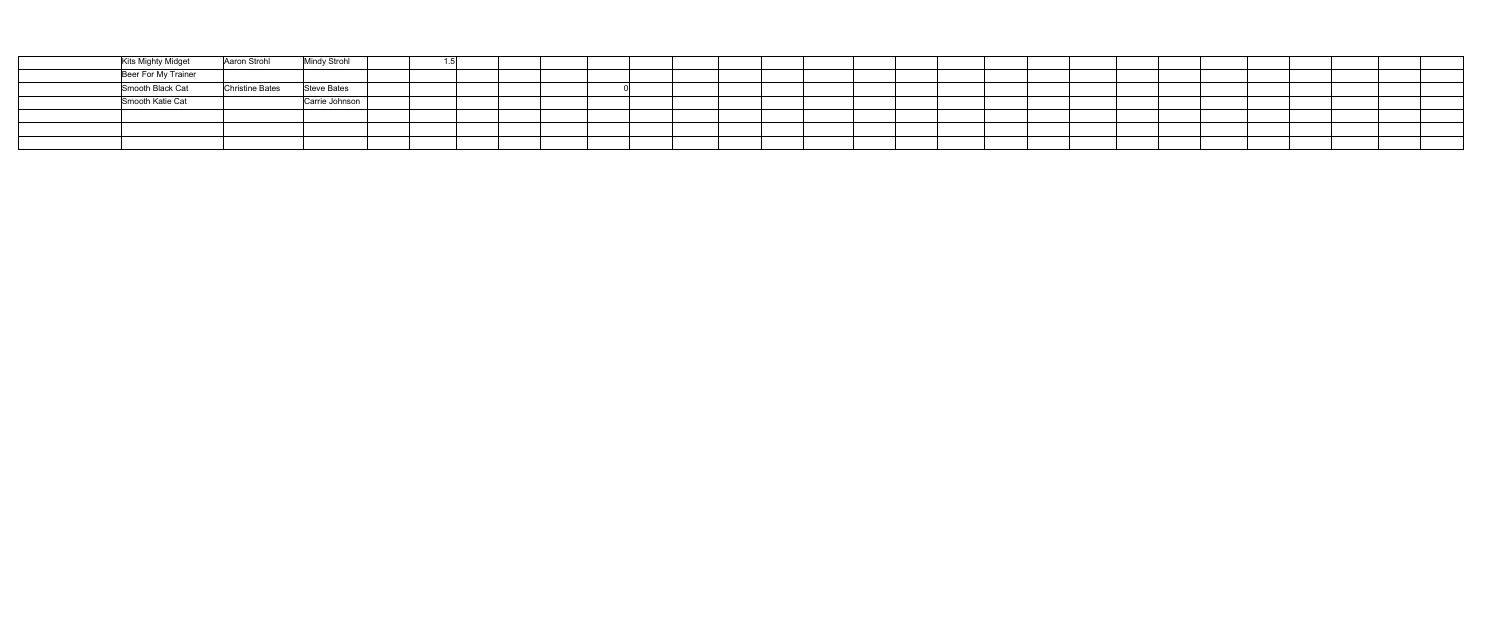| Total |     |                    |                 |
|-------|-----|--------------------|-----------------|
|       |     | $\frac{1}{209.5}$  |                 |
|       |     | 187.5              |                 |
|       |     | $\frac{1}{155.5}$  |                 |
|       |     | 139                |                 |
|       |     | 136.5              |                 |
|       |     | $\frac{108.5}{5}$  |                 |
|       |     | 89.5               |                 |
|       |     | 88.5               |                 |
|       |     |                    | $\overline{71}$ |
|       |     | 68.5               |                 |
|       |     |                    |                 |
|       |     | 67.5               |                 |
|       |     | $62.\overline{25}$ |                 |
|       |     |                    | $\overline{58}$ |
|       |     | 48.75              |                 |
|       |     | $\frac{40}{46.75}$ |                 |
|       |     | $\frac{1}{46.5}$   |                 |
|       |     |                    | $\overline{46}$ |
|       |     | 45.5               |                 |
|       |     |                    | 43              |
|       |     | $\frac{41.75}{ }$  |                 |
|       |     |                    | $\overline{39}$ |
|       |     |                    | $\overline{38}$ |
|       |     |                    | $\overline{37}$ |
|       |     | 36.5               |                 |
|       |     | 34.5               |                 |
|       |     |                    | 34              |
|       |     | 33.5               |                 |
|       |     | 32.5               |                 |
|       |     |                    | 32              |
|       |     |                    | $\overline{32}$ |
|       |     | 30.5               |                 |
|       | 27. |                    | $\overline{75}$ |
|       |     |                    | $\overline{24}$ |
|       |     | $\overline{23.5}$  |                 |
|       |     |                    | 23              |
|       |     |                    |                 |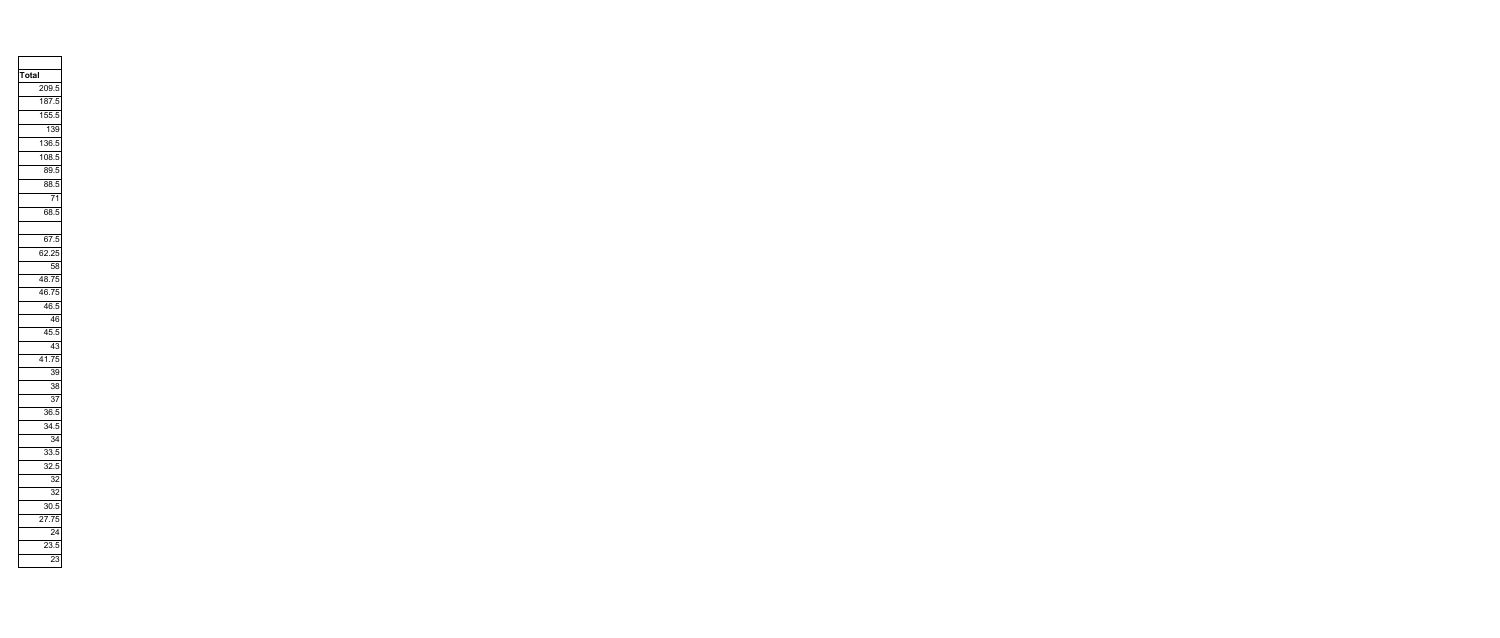|  | $\overline{22.5}$ |                 |
|--|-------------------|-----------------|
|  | $\frac{1}{20.5}$  |                 |
|  | $\frac{19.5}{x}$  |                 |
|  |                   | 19              |
|  |                   | $\overline{19}$ |
|  |                   | $\overline{18}$ |
|  | $\overline{17.5}$ |                 |
|  |                   | $\overline{16}$ |
|  |                   | 16              |
|  |                   | $\overline{15}$ |
|  | $\frac{1}{14.5}$  |                 |
|  | $\frac{1}{14.5}$  |                 |
|  |                   | $\overline{13}$ |
|  | 12.75             |                 |
|  | 12.5              |                 |
|  | 12.5              |                 |
|  |                   | $\overline{12}$ |
|  |                   | 12              |
|  |                   | $\sqrt{2}$      |
|  | $\frac{11.5}{2}$  |                 |
|  | $\frac{10.5}{2}$  |                 |
|  | $\frac{1}{10.5}$  |                 |
|  | 9.75              |                 |
|  |                   | $\overline{9}$  |
|  |                   | $\overline{9}$  |
|  |                   | $\overline{9}$  |
|  | $\overline{8.5}$  |                 |
|  |                   | $\overline{8}$  |
|  | 7.5               |                 |
|  | $\overline{7.5}$  |                 |
|  | 7                 | $\overline{5}$  |
|  |                   | $\overline{7}$  |
|  | $\overline{6.5}$  |                 |
|  |                   | $\overline{6}$  |
|  | 5                 | 5               |
|  | $\overline{4.5}$  |                 |
|  | $\overline{3.5}$  |                 |
|  |                   | 3               |
|  | $\overline{2.25}$ |                 |